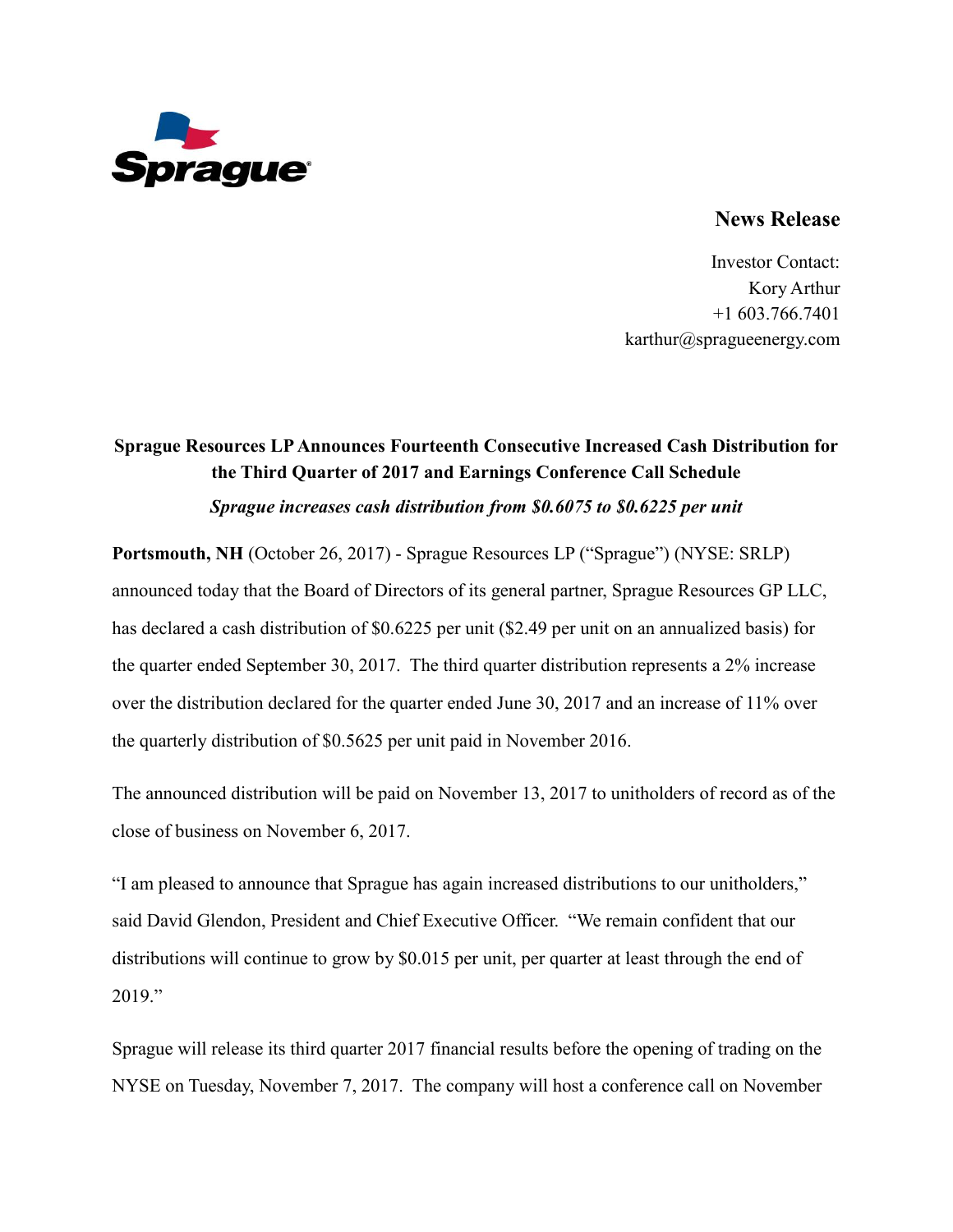7, 2017 at 1 p.m. Eastern time to discuss its financial results. Those interested in hearing the discussion can access the call by dialing (866) 516-2130, and using participation code 87326969. International callers may join by dialing (678) 509-7612. The conference call may also be accessed by a webcast available on the "Investor Relations" page of Sprague's website at www.spragueenergy.com and will be archived on our website for one year from the date of webcast.

## About Sprague Resources LP

Sprague Resources LP is engaged in the purchase, storage, distribution and sale of refined petroleum products and natural gas. The company also provides storage and handling services for a broad range of materials. More information concerning Sprague can be found at www.spragueenergy.com.

\*\*\*\*\*

Any statements in this press release about future expectations, plans and prospects for Sprague Resources LP or about Sprague Resources LP's future expectations, beliefs, goals, plans or prospects, constitute forward-looking statements within the meaning of Section 21E of the Securities Exchange Act of 1934. Any statements that are not statements of historical fact (including statements containing the words "believes," "plans," "anticipates," "expects," "estimates" and similar expressions) should also be considered forward-looking statements. These forward-looking statements involve risks and uncertainties and other factors that are difficult to predict and many of which are beyond management's control. Although Sprague believes that the assumptions underlying these statements are reasonable, investors are cautioned that such forward-looking statements are inherently uncertain and involve risks that may affect our business prospects and performance causing actual results to differ from those discussed in the foregoing release. Such risks and uncertainties include, by way of example and not of limitation: increased competition for our products or services; adverse weather conditions; changes in supply or demand for our products or services; changes in operating conditions and costs; changes in the level of environmental remediation spending; potential equipment malfunction and unexpected capital expenditures; our ability complete organic growth and acquisition projects; our ability to integrate acquired assets; potential labor issues; the legislative or regulatory environment; terminal construction/repair delays; nonperformance by major customers or suppliers; political and economic conditions; and, the impact of security risks including terrorism, international hostilities and cyber-risk. These are not all of the